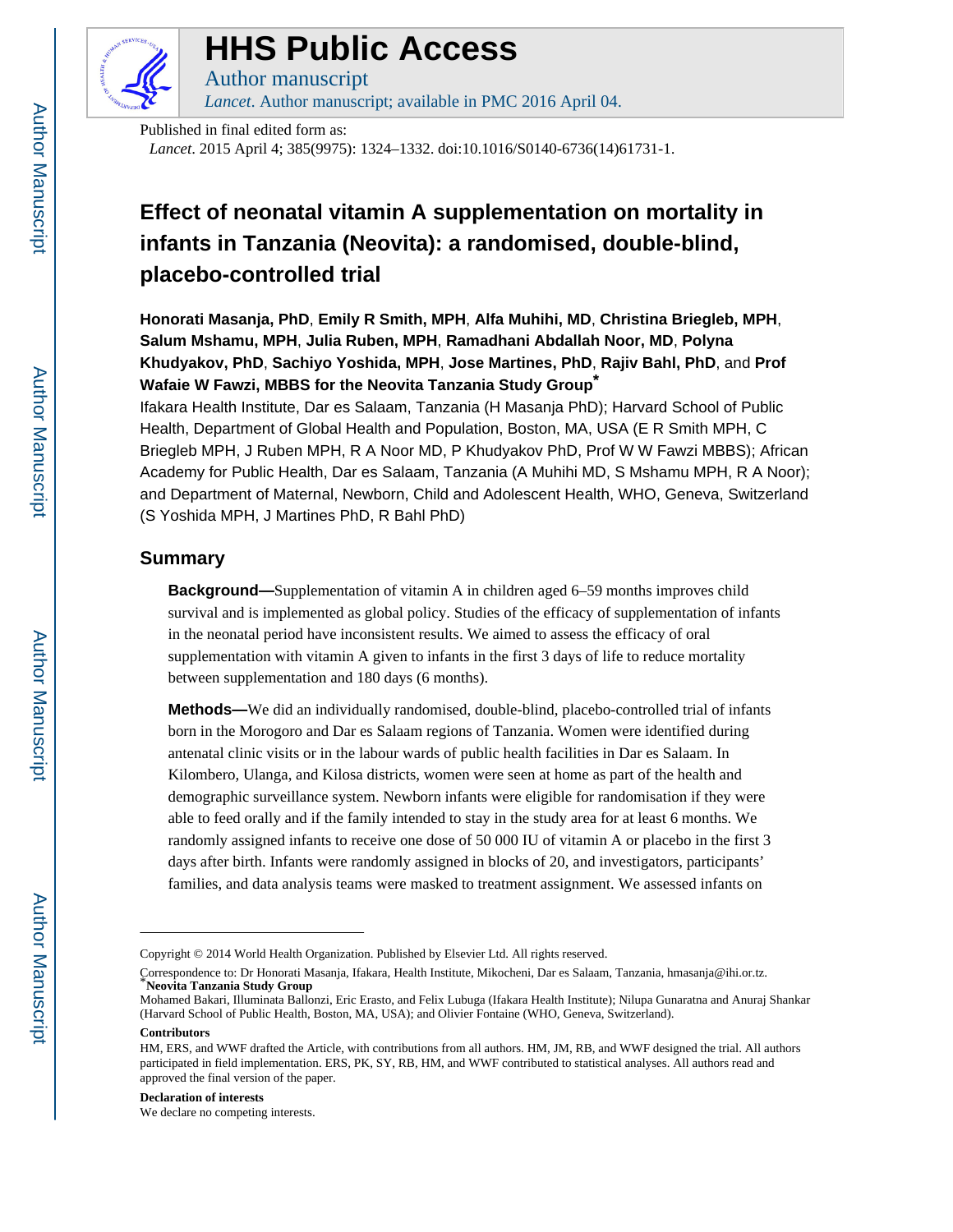day 1 and day 3 after dosing, as well as at 1, 3, 6, and 12 months after birth. The primary endpoint was mortality at 6 months, assessed by field interviews. The primary analysis included only children who were not lost to follow-up. This trial is registered with the Australian New Zealand Clinical Trials Registry (ANZCTR), number ACTRN12610000636055.

**Findings—**Between Aug 26, 2010, and March 3, 2013, 31 999 newborn babies were randomly assigned to receive vitamin A ( $n=15$  995) or placebo ( $n=16004$ ; 15 428 and 15 464 included in analysis of mortality at 6 months, respectively). We did not find any evidence for a beneficial effect of vitamin A supplementation on mortality in infants at 6 months (26 deaths per 1000 livebirths in vitamin A *vs* 24 deaths per 1000 livebirths in placebo group; risk ratio 1·10, 95% CI  $0.95-1.26$ ; p=0.193). There was no evidence of a differential effect for vitamin A supplementation on mortality by sex; risk ratio for mortality at 6 months for boys was 1·08 (0·90–1·29) and for girls was  $1.12$  (0.91–1.39). There was also no evidence of adverse effects of supplementation within 3 days of dosing.

**Interpretation—**Neonatal vitamin A supplementation did not result in any immediate adverse events, but had no beneficial effect on survival in infants in Tanzania. These results strengthen the evidence against a global policy recommendation for neonatal vitamin A supplementation.

## **Introduction**

Every year, an estimated 6·9 million children die before their fifth birthday. About 44% of deaths of children younger than 5 years occur in the neonatal period, mostly in southeast Asia and sub-Saharan Africa.<sup>1</sup> The Millennium Development Goal for child survival will not be achieved without additional investments to address newborn baby deaths. Interest to estimate trends and causes of newborn deaths<sup>2</sup> and to reduce mortality with safe and efficacious interventions<sup>3</sup> has increased. Vitamin A deficiency is thought to be a major public health issue in low-income countries.<sup>4,5</sup> Evidence from a systematic review<sup>6</sup> and meta-analyses<sup>7,8</sup> of randomised controlled trials indicate a significant benefit of periodic vitamin A supplementation for children aged 6–59 months, reducing all-cause mortality by 23–30%. This body of evidence prompted policy recommendations by  $WHO<sup>9</sup>$  and catalysed the implementation of large-scale supplementation programmes for children younger than 5 years to improve child survival.<sup>9</sup>

Results from studies to establish whether vitamin A supplementation can provide similar benefits in children younger than 6 months have conflicting results, ranging from no benefit<sup>10</sup> to potential benefit<sup>11–13</sup> or possible harm, at least in subsets of children.<sup>14,15</sup> This conflicting evidence prompted the development of large trials to generate the necessary evidence to inform global programmes that aim to improve child survival.<sup>16</sup>

We did a trial in Tanzania to establish the effect on infant mortality of vitamin A supplementation given on the day of birth or within the next 2 days. This is one of three large trials recommended by a technical consultation team convened by WHO in December, 2008, to inform global policy for or against newborn vitamin A supplementation. Two companion studies done in India and Ghana are reported elsewhere.<sup>17,18</sup>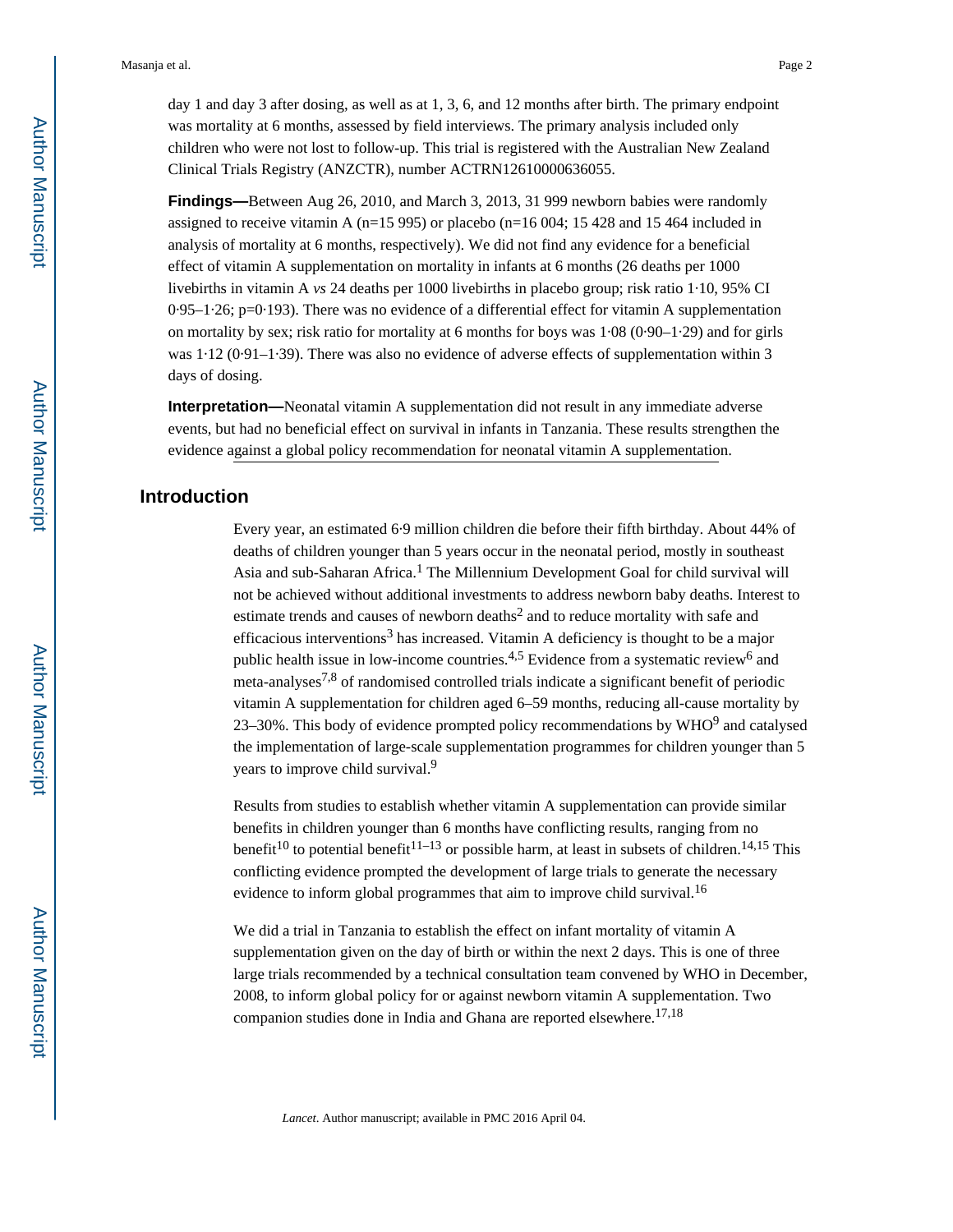## **Methods**

#### **Study design and participants**

We did a randomised double-blind, placebo-controlled trial in Dar es Salaam and Morogoro regions of Tanzania. The characteristics of the study areas have been described elsewhere.<sup>16</sup> In Dar es Salaam, we enrolled mothers and newborn babies from ten large antenatal clinics and labour wards in the catchment areas, and in the Morogoro region, the study was nested within the Ifakara Health Institute's health and demographic surveillance system (HDSS). The Ifakara HDSS covers about 2400 km<sup>2</sup> and is operational in 12 villages in Ulanga and 46 in Kilombero. For the purpose of this study, we extended the surveillance area to include 13 additional villages from an adjacent district of Kilosa. Ifakara HDSS is a member of the INDEPTH Network.<sup>19</sup>

In Dar es Salaam, we identified pregnant women either during regular antenatal visits or in the labour wards of public health facilities that had delivery services. In Kilombero, Ulanga, and Kilosa districts, pregnant women were seen at home during regular household visits as part of the HDSS rounds and in labour wards. All births that occurred as part of the HDSS or at designated labour wards were eligible for screening. Newborn babies of women who were part of HDSS were reported to dosing supervisors through self-reports, by field interviewers or village-based key informants. Key informants were remunerated for reporting births with a tiered incentive package that encouraged early reporting of births. At least one parent of every livebirth was asked for consent to participate in the study. Those who gave written informed consent were screened to establish whether the infant met the eligibility criteria. Newborn babies were eligible for randomisation if they were able to feed orally, if the family intended to stay in the study area for at least 6 months, and if parents provided written informed consent to participate. Babies who were enrolled in other trials were excluded.

We sought written individual consent to follow women's pregnancy until delivery. For women who are unable to read and write, a witness was invited to observe and a health worker read the consent and asked the mother to thumb seal upon agreement. Information about household demographics, nutritional status, and pregnancy complications was collected from all mothers. An international data and safety monitoring board reviewed data quarterly and convened twice during the course of the study to complete interim analyses to decide whether to continue the trial on the basis of stopping rules decided a priori.<sup>20</sup> The study protocol was approved by the Institutional Review Boards of the Harvard School of Public Health, Ifakara Health Institute, Medical Research Coordinating Council of Tanzania, and by the WHO Ethical Review Committee.

#### **Randomisation and masking**

We randomly assigned infants to receive either vitamin A or a placebo. The unit of randomisation was the individual infant. Block randomisation was done at WHO (Geneva, Switzerland) in block sizes of 20 (ten infants received vitamin A and ten received placebo). Codes for the experimental regimens were kept with the data and safety monitoring board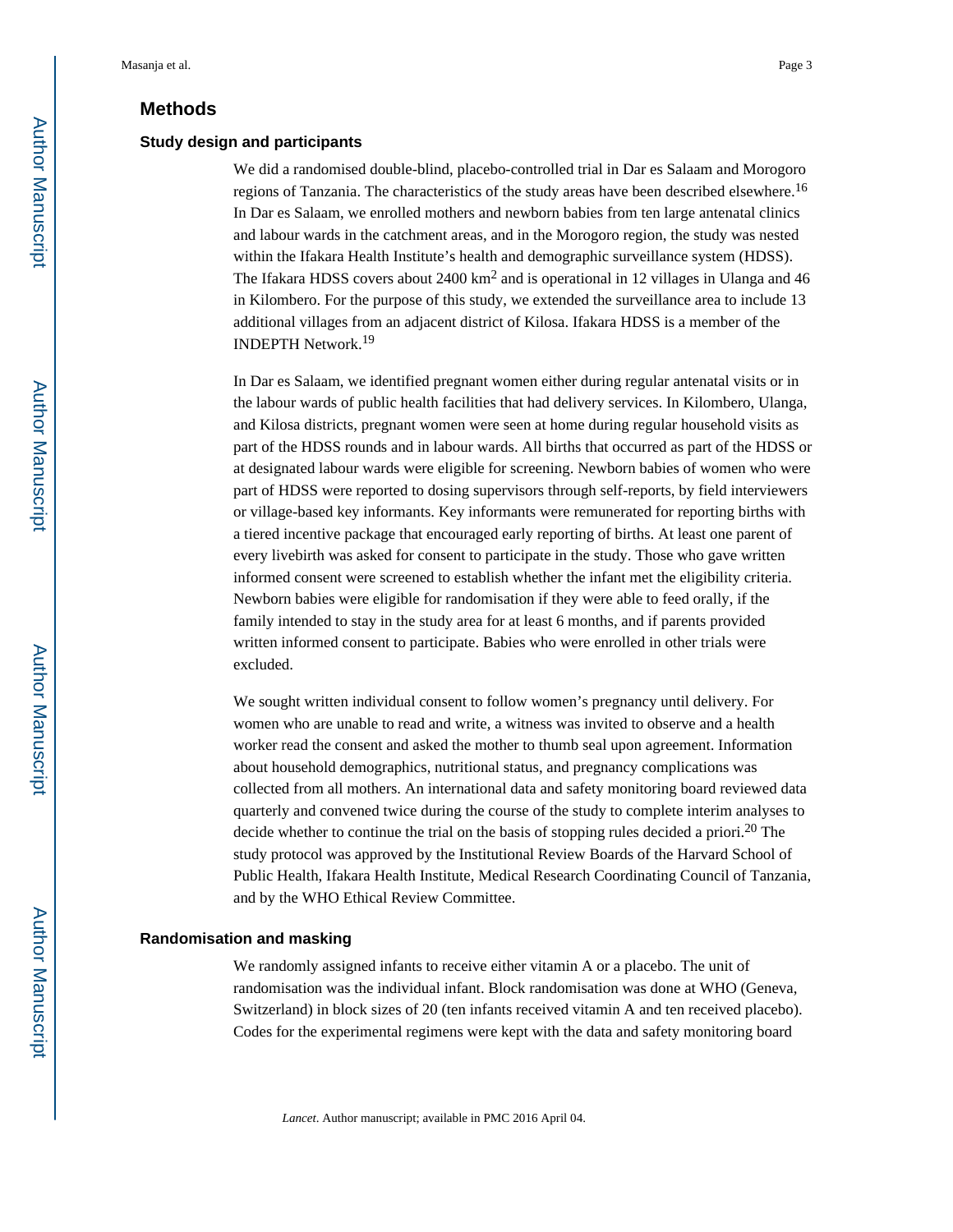Strides Arcolab (Bangalore, India) supplied the capsules for this study and the companion studies in India and Ghana. Each dose contained 50 000 IU of vitamin A (retinol palmitate and minute amounts of vitamin E [9·5–12·6 IU] in soybean oil) or placebo (minute amounts of vitamin E [9·5–12·6 IU] in soybean oil). The vitamin A and placebo capsules were identical in taste and appearance. Capsules were individually packed in blister packs of two capsules each; one for the dose and the second for the backup dose. Labels for the capsules were printed at WHO with country and infant study number in sequential order. Labels were first fixed on blister packs containing vitamin A capsules. The capsules were then packed in sealed boxes and removed from the packing room before the next treatment group was brought in. Investigators had no access to the randomisation list or to any information that would allow them to deduce the allocation. Participants' families, and trial personnel (including those distributing capsules and collecting, processing, and analysing data) were masked to treatment assignment for the duration of the trial.

## **Procedures**

Nurses or dosing supervisors gave the infants vitamin A or placebo as a single-dose oral capsule either at the babies' home or in labour wards at least 2 h after birth or within the next 2 days. Study regimen was stored in cool and dry rooms that had temperatures between 15°C and 30°C. Temperatures were measured with a thermometer and recorded daily in a log book by a pharmacist and study personnel who were not part of the trial. They also provided the study coordinators with the capsules that were next in sequence for dosing each time the dosing teams needed replenishment. The study coordinators in turn gave each study nurse and field interviewer packs to give to the next ten eligible infants before receiving another one. The backup dose was given only when there was accidental spillage by the person giving the supplement. Enrolled newborn babies were issued child health cards with the number written on the blister pack containing the dose. Infant's birthweight was assessed at the facility or home, by study staff at the time of dosing. A wealth index was generated from household ownership of durable assets.<sup>21</sup>

Trained field interviewers visited enrolled infants at home (or in health facilities for cases in which the mother and child were not discharged after delivery) 1 day and 3 days after dosing to monitor possible adverse events after supplementation. If infants developed any unexpected clinical signs or behaviour changes after supplementation, then study staff advised mothers or caregivers of newborn babies to take their babies to the nearest health facility. Standard care of according to Tanzania Ministry of Health was provided for such cases.

Field interviewers did home visits at 1, 3, 6, and 12 months after birth for all enrolled infants to find out vital status and to obtain information about any morbidity that resulted in hospital admission, feeding in the past 24 h, and immunisation records. Medical reports or mothers' accounts were collected for hospital admission, date of admission, length of hospital stay, and reason for admission. To minimise loss to follow-up, caregivers and children who were absent at the time of visit were called by phone to reschedule an appointment or the home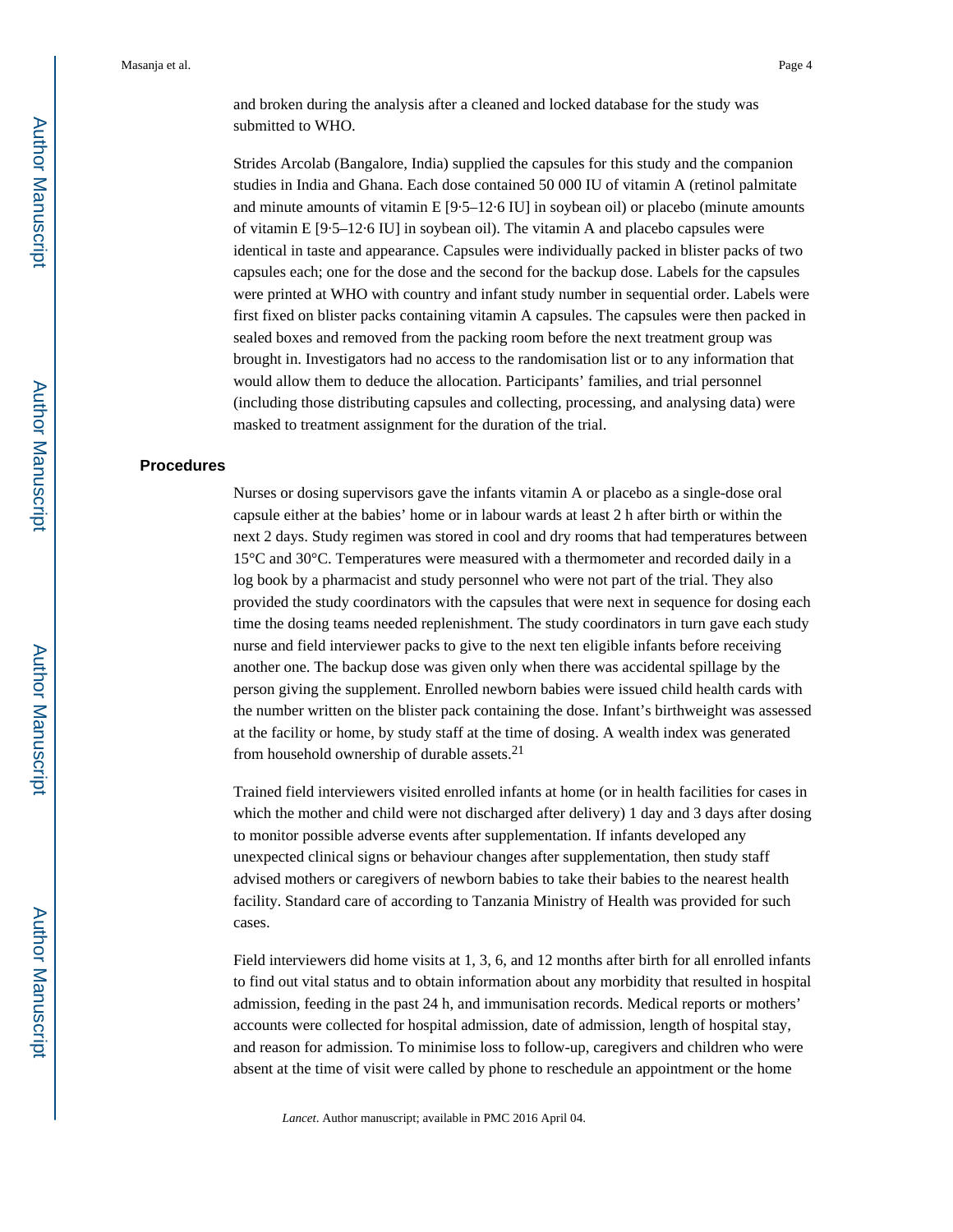The three studies<sup>17,18</sup> used standard questionnaires with a defined set of core variables. Each core variable had a standard definition, acceptable range limits, and an agreed data format. Research staff were carefully trained to carry out surveillance, interview families, obtain informed consent, administer the study regimen, weigh infants, and collect follow-up information. Data were captured electronically using tablet computers and netbooks and were uploaded to a main server through a cell network or wireless internet. Detailed range and consistency checks were encoded within the electronic data entry platform to ensure data quality. Data were further reviewed by the data management team and queries were resolved by site supervisors or field coordinators. Clean data were uploaded each month to WHO. Site supervisors and field managers called and visited a random sample of mothers each week to confirm the accuracy and quality of data collection completed by field interviewers. Additionally, field interviewers received supervised visits on a rotating basis.

We tested blood specimens for serum retinol and retinol-binding protein in subsamples of infants in vitamin A and placebo treatment groups at age 2 weeks and 3 months to examine the effect of supplementation on mean serum retinol, and in a subsample of mothers at 3 months to ascertain maternal vitamin A status in this population. Written informed consent was sought from the mother before a nurse, physician, or lab technician took  $0.5-1.0$  mL of heel-prick blood from the infant and venous blood from consenting mothers. To account for spatial and seasonal variation, we randomly sampled across all study areas and seasons.

Blood samples (0·5–1·0 mL for infants and 2·0–5·0 mL for mothers) were collected in vacutainers and were sent to the laboratory for serum separation. Serum aliquots were kept in cryotubes and stored at −80°C in freezers. Blood samples were analysed at Boston Children's Hospital (MA, USA) for serum retinol, retinol-binding protein, and C-reactive protein concentrations. Vitamin A (retinol) concentrations were measured with highperformance liquid chromatography using a Shimadzu system from R&D Systems (Minneapolis, MN, USA). Retinol-binding protein 4 concentrations were measured with an ELISA assay from R&D Systems. High-sensitivity C-reactive protein concentrations were measured with an immunoturbidimetric assay on the Roche P Modular system (Roche Diagnostics, Indianapolis, IN, USA).

#### **Outcomes**

Our primary outcome was death between supplementation and 180 days of age (6 months). Secondary outcomes were defined as death between supplementation and 28 days of age, death between supplementation and 365 days of age, and hospital admission in the first 6 months of life, which was defined as admission to hospital as an inpatient as reported by the mother. In the case of more than one hospital admissions, each infant contributed only their first admission to the analysis. Adverse events were defined as any harmful or undesired effect reported by the family within 3 days of supplementation. These included death,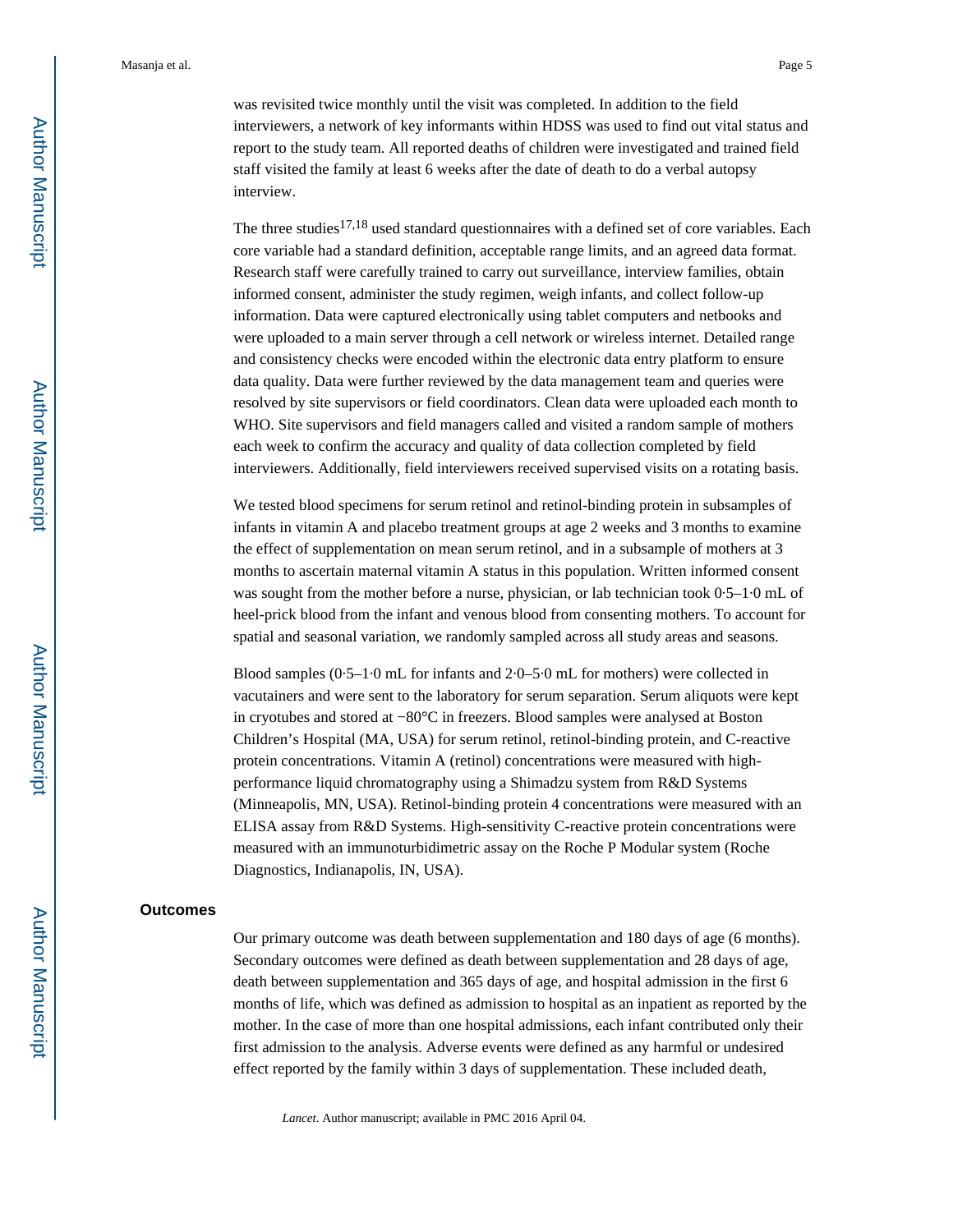presence of bulging fontanelle confirmed by research team through physical examination of the infant, vomiting, fever, diarrhoea, inability to suck or feed, and convulsions.

#### **Statistical analysis**

We planned to enrol 32 000 newborn babies to detect a 15% reduction in mortality from enrolment to age 6 months, with 85% power and 5% significance level, assuming infant mortality of 60 per 1000 livebirths and a 10% loss to follow-up. This sample size was also adequate to detect possible effect sizes of 15% in post-enrolment infant mortality and 20% in post-enrolment neonatal mortality (secondary outcome).

Four protocol violations were documented. In two instances, two infants were dosed twice with different capsules. For these infants, we analysed data based on the first capsule given. In two other instances, the infants received the backup doses of other infants who had already been dosed. In these two cases, the infants were analysed according to the dose that they received.

We included only children who were not lost to follow up for the primary analyses, which were done with SAS version 9.2 using a prespecified plan of analysis.<sup>16,22</sup> The intention-totreat analysis is included in the appendix. We used both person-time (infant-years of followup) and livebirths as the denominator for the primary and secondary outcomes on mortality. We used risk ratios, risk differences, and their corresponding 95% CIs to estimate the effect of vitamin A. We also presented  $\chi^2$  or Fisher's exact test p values (in cases where there were fewer than five observations in a cell). We tested for interactions between intervention and sex for both primary and secondary outcomes and presented p values from the likelihood ratio test comparing the model with and without the interaction term. We also did analyses of all predefined subgroups by sex, birthweight, wealth status, diphtheria, pertussis, and tetanus immunisation and maternal vitamin A supplementation.

We compared mean serum retinol and retinol-binding protein in infants given each regimen using Student *t* test and using multiple linear regression adjusting for C-reactive protein concentrations. We examined the effect of the supplements on vitamin A status by comparing proportions for different cutoffs of vitamin A deficiency severity, defined as mild ( $\lt$ 1.05  $\mu$ mol/L), moderate ( $\lt$ 0.7  $\mu$ mol/L), or severe ( $\lt$ 0.35  $\mu$ mol/L).

The study was registered with the Australian New Zealand Clinical Trials Registry (ANZCTR), number ACTRN12610000636055.

#### **Role of funding source**

Bill & Melinda Gates Foundation funded the study, with funds supplied to the World Health Organization. The funder did not have any role in the design of the study, data collection, data analysis, data interpretation, or writing of this report. The corresponding author had full access to the data in the study and had final responsibility for the decision to submit for publication.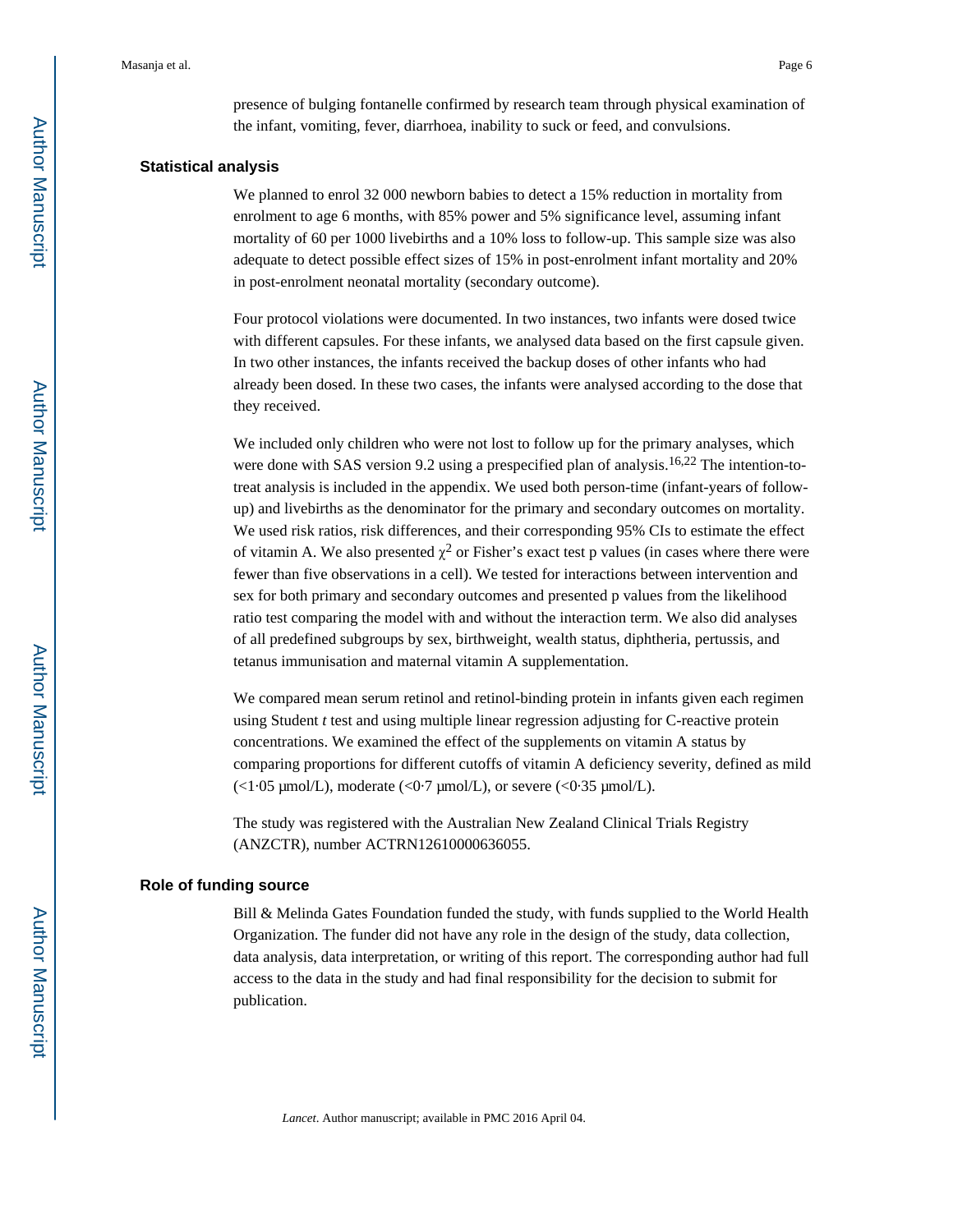## **Results**

Between Aug 26, 2010, and March 3, 2013, we identified and assessed 34 133 livebirths for eligibility (figure 1). 1290 were not screened because they did not consent, died before screening, or could not be contacted. 844 (3%) newborn infants were excluded (figure 1). We randomly assigned 31 999 newborn babies to receive either vitamin A (n=15 995) or placebo (n=16 004). Most (24 888; 78%) infants received vitamin A or placebo within 24 h (table 1). Maternal and infant characteristics were similar in both groups (table 1). Threequarters of women received a large dose of vitamin A supplementation within 24 h of birth as part of standard of care.

Assessment for infant mortality at age 6 months was based on 15 428 infants allocated to vitamin A and 15 464 allocated to placebo (table 2). We recorded 407 infant deaths and a mortality rate of 26·38 per 1000 livebirths in the vitamin A group and 372 infant deaths and a mortality rate of 24·06 per 1000 livebirths in the placebo group at 6 months. The relative risk was 1·10 (95% CI 0·95–1·26; p=0·193), and risk difference was 2·32 (95% CI −1·17 to 5·82), indicating no effect of supplementation on overall mortality at 6 months. Relative risk for mortality at 28 days was  $1.04$  (95% CI 0·86-1·25; p=0·714). Similarly, mortality at 12 months (n=29 435) of age was not different between the vitamin A and placebo groups; relative risk 1·04 (95% CI 0·93–1·17; p=0·494). The relative risk for admission at 6 months was  $1.10$  (95% CI 0.94–1.28; p=0.233). The effects of vitamin A supplementation on primary and secondary endpoints did not differ by sex: interaction with mortality at age 28 days ( $p=0.594$ ), 6 months ( $p=0.760$ ), and 12 months ( $p=0.111$ ), and hospital admission at 6 months of age (p=0.422; table 2; figure 2).

In both vitamin A and placebo groups, more than half of infants at 2 weeks and at 3 months had moderately low vitamin A concentrations ( $\langle 0.7 \mu \text{mol/L} \rangle$ ). At 2 weeks, mean serum retinol concentrations, mean serum retinol-binding protein concentrations, or the proportion of infants with serum retinol concentrations lower than 0·7 μmol/L did not differ between the two groups. However, at age 3 months, infants in the vitamin A group had a significantly higher mean serum retinol concentration than did the placebo group (mean difference between the groups 0·043 [95% CI 0·003–0·083]). Similarly, infants in the vitamin A group were, on average, less likely to have moderate serum retinol concentrations compared with the placebo group at 3 months (relative risk  $-0.107$ ; 95% CI $-0.191$  to 0 $0.022$ ). When we compared mothers of infants assigned to each group 3 months after birth, there were no significant differences in mean serum retinol concentrations, mean serum retinol-binding protein concentrations, or proportions of infants with vitamin A deficiency between groups (table 3). Adjustment by C-reactive protein did not substantially change serum retinol or retinol-binding protein concentration results (data not shown).

Table 4 shows the number of adverse events within 3 days of supplementation by trial group. 246 infants died within the first 72 h of supplementation—116 (1%) in the vitamin A group and  $130 (1\%)$  in the placebo group (relative risk 0.89 [95% CI 0.70–1.15]). We noted no significant differences between the vitamin A and placebo groups in the proportion of infants who had bulging fontanelle, fever, vomiting, diarrhoea, or inability to feed. Bulging fontanelle was observed in 41 children: 21  $(\langle 1\% \rangle)$  in the vitamin A group and 20  $(\langle 1\% \rangle)$  in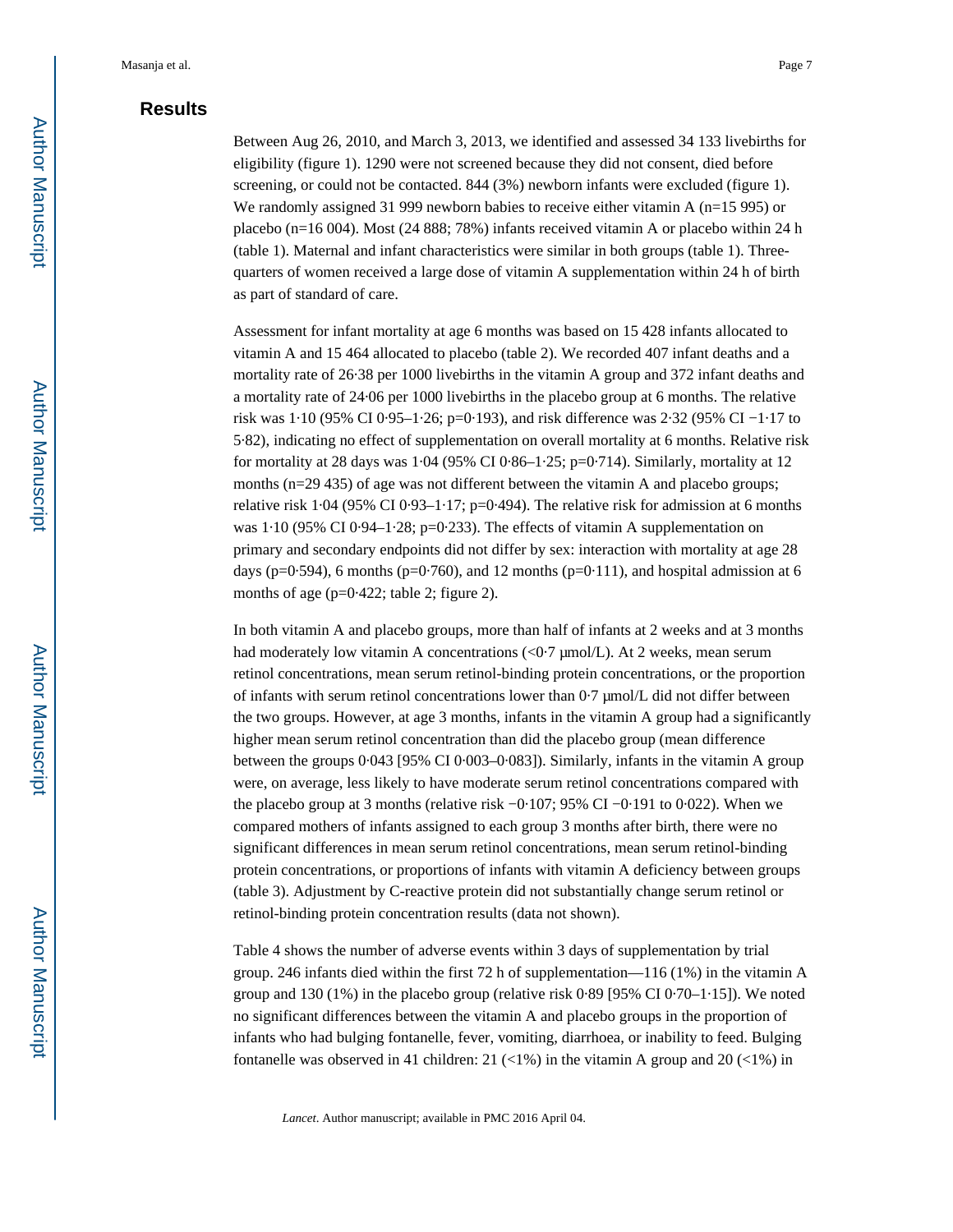In the appendix we include analyses for the effect of vitamin A supplementation on adverse events using all enrolled newborn babies instead of limiting analyses to those who were assessed in the first 3 days of life (appendix). Similarly, we examined the effect of supplementation on mortality at 28 days, 6 months, and 12 months and on hospital admission at age 6 months for all enrolled infants (appendix) and person-time analyses (appendix). In all cases, the results were not substantially different from the analyses presented above. Finally, we presented the effect of neonatal vitamin A on mortality at 6 months within strata of birthweight, wealth, maternal vitamin A supplementation, and receipt of diphtheria, pertussis, and tetanus 1 vaccine. There was no evidence of modification of the effect of vitamin A by any of these variables. We will further examine subgroup analyses by pooling data across the three companion trials, in which statistical power will be greater.

## **Discussion**

Provision of one dose of vitamin A at birth was thought to be a low-cost intervention that could have significant protective effects on development of the immune system and early infant mortality.<sup>23</sup> In this trial we did not show a beneficial effect on survival at age 6 months in infants given vitamin A supplementation within the first 3 days after birth, although the findings do not exclude the possibility of a slight increased risk of death.

Our results are consistent with a companion trial in Ghana  $(n=22 955)$ , <sup>18</sup> which reported a non-significant 12% increased risk in mortality by 6 months after vitamin A supplementation (risk ratio 1·12 [95% CI 0·95–1·33]). The results of these two new large trials are consistent with findings from a trial in Zimbabwe,15 in which the relative risk for neonatal supplementation was 1·12 (95% CI 0·80–1·57). Although the confidence intervals for the findings from our and these two trials were not significant at the conventional 5% level, the findings do not exclude the possibility of harm from neonatal vitamin A supplementation. By contrast, findings from the second companion trial in India (n=44 984)17 indicated that neonatal supplementation resulted in a non-significant reduction in mortality (relative risk 0·90 [95% CI 0·81–1·00]), consistent with findings from two previously trials in India<sup>24</sup> and Bangladesh.<sup>12</sup> The differences in efficacy between these trials are probably attributable to differences in background characteristics of the study population. A key element might be the prevalence of moderate or severe vitamin A deficiency, which is higher in studies that report beneficial effects.

A notable finding from our trial is that neonatal vitamin A supplementation resulted in improved vitamin A status at 3 months; however, there was no effect on vitamin A status at 2 weeks. At both timepoints, more than 50% of infants in vitamin A and placebo groups still had vitamin A concentrations below the cutoff typically suggestive of moderate deficiency  $\left($  <0.7  $\mu$ mol/L). The clinical importance of these findings is not clear since not many data exist about absolute serum vitamin A concentrations in infants and their relation to vitamin A status. Supplementation had little effect on serum retinol concentrations in infants at both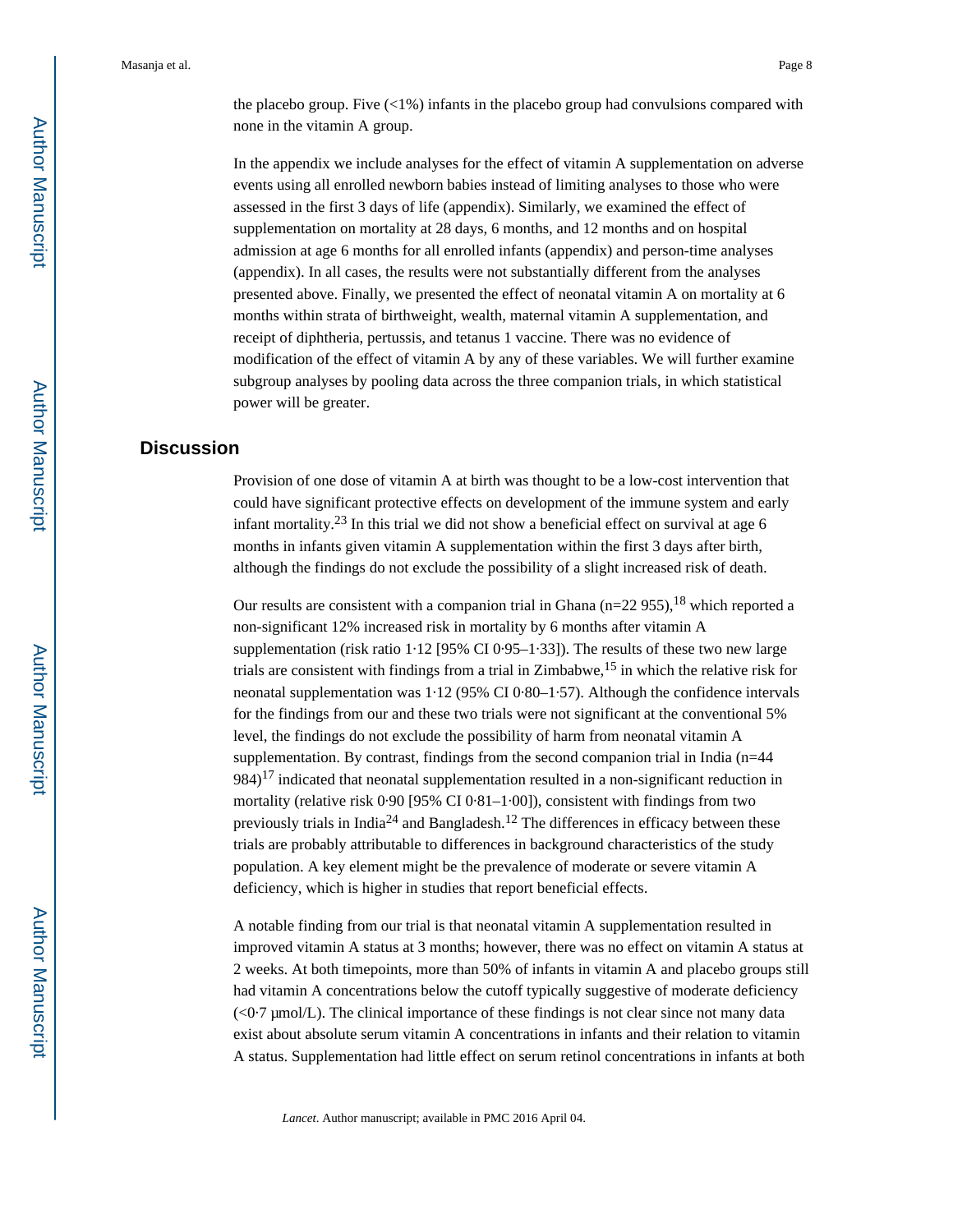timepoints in Ghana.<sup>18</sup> It is plausible that the large dose of vitamin A supplementation is not optimally absorbed, possibly leading to poor clinical effect.

We did not find the effects of vitamin A to be different in boys compared with girls, contrary to reports from Guinea-Bissau by Benn and colleagues,  $14,25,26$  who reported excess mortality among girls supplemented with vitamin A. Our results are consistent with the two companion trials<sup>17,18</sup> and a meta-analysis.<sup>27</sup> However, our overall findings, and the results from Ghana and Zimbabwe, do not exclude the possibility of potential harm from neonatal supplementation. Consistent with the effect of supplementation on mortality by 6 months, the relative risk of hospital admission was 1·10 (95% CI 0·94–1·28) in Tanzania, and 1·11 (95% CI 1·00–1·22) in Ghana. Pooling data across the three companion trials will provide a unique opportunity to examine potential modifiers that identify subgroups of children who might be positively or adversely affected by neonatal supplementation, including birthweight, gestational age at birth, maternal vitamin A status, and vaccine use in early infancy, among others. In our study, vitamin A supplementation in newborn infants did not result in any immediate adverse events. Rates of adverse events at 3 days after supplementation were similar between the vitamin A and placebo groups. Similar findings were reported in a meta-analysis<sup>23</sup> and the accompanying trial from Ghana.<sup>18</sup> By contrast, the companion trial in  $India^{17}$  showed a small excess risk of transient bulging fontanelle in the vitamin A supplementation group compared with the placebo group.

#### **Panel: Research in context**

#### **Systematic review**

We searched all English language articles published in PubMed and Cochrane Database of Systematic Reviews between Jan 1, 1980, and Dec 31, 2013, using the search terms: "newborn", "neonatal", "vitamin A", "supplementation", "child mortality", "individual randomised", and "cluster randomised trials". We manually examined the results. We reviewed published clinical trials with mortality at 6 months of age as primary endpoint. We found 39 published randomised controlled trials and meta-analyses, which showed evidence for benefits of vitamin A supplementation in children aged 6–59 months. Evidence to support whether supplementation provided similar benefits in children younger than 6 months had conflicting results, ranging from no benefit, potential benefit, or possible harm in subsets of children.

#### **Interpretation**

Supplementation of newborn babies with vitamin A on the day of birth or within the next 2 days of life did not provide a survival benefit in Tanzanian infants at 6 months of age. Vitamin A supplementation was well tolerated, and no differential effects were found between boys and girls. These findings do not support a global policy for newborn vitamin A supplementation. For global policy formulation, assessment should be done of potential modifiers from pooled data and meta-analyses from all other trials to carefully understand safety and efficacy of newborn vitamin A supplementation in subsets of children among whom the intervention might be beneficial.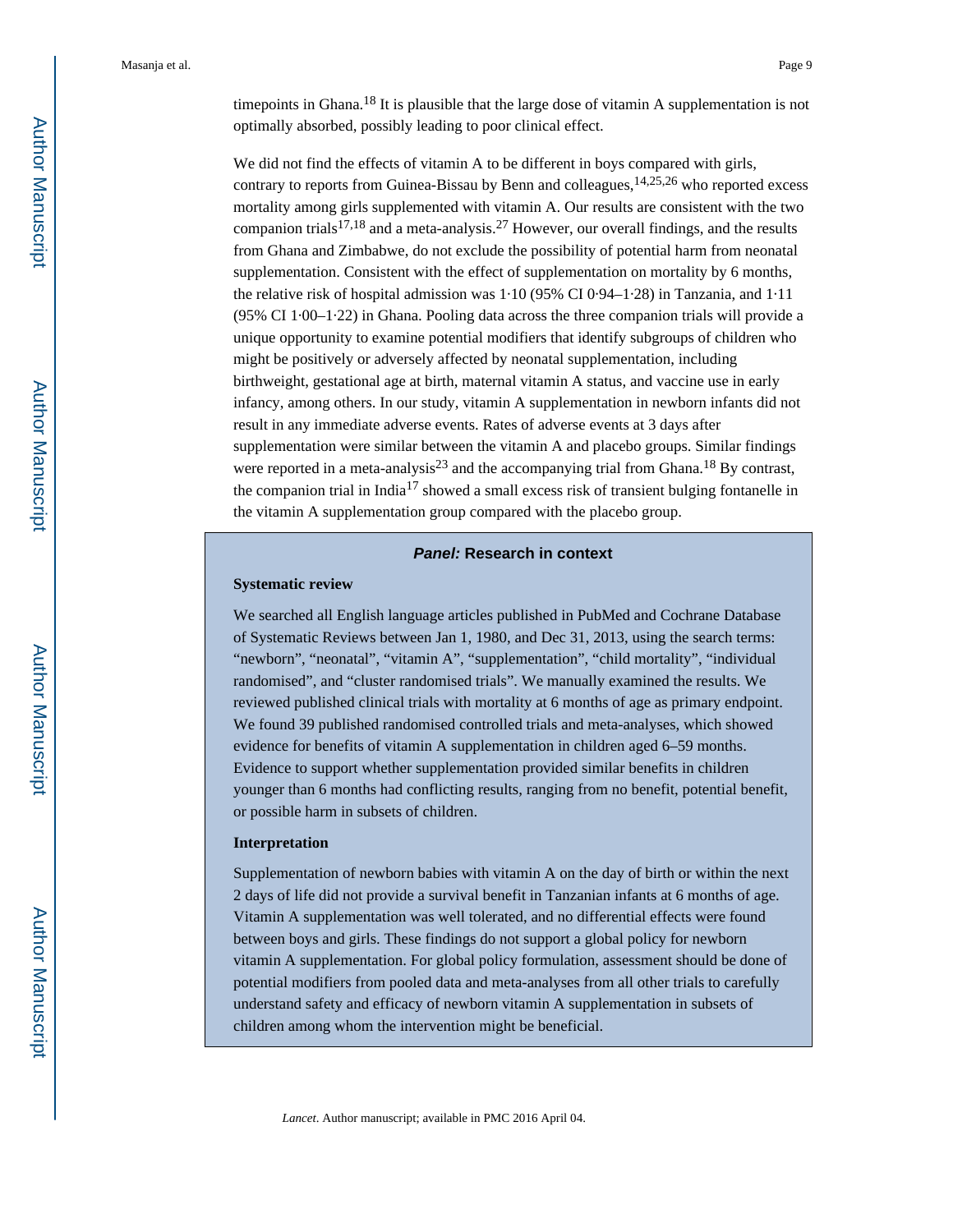Although our trial is the largest randomised, double-blind, placebo-controlled study on this subject in sub-Saharan Africa so far (panel) and it was designed with statistical power to ascertain a 15% effect size, mortality to age 6 months was lower than we had assumed. The most likely explanation for this low mortality is the recent increased spending on health, and improved coverage of childhood interventions (eg, insecticide-treated bednets for malaria prevention, exclusive breastfeeding, high equitable level of child immunisation) in Tanzania.28 Our study had high ascertainment of the outcomes of interest, as shown by the low loss to follow-up rates both at 6 months (3·5%) and at 12 months of age (4·8%), despite many challenges throughout the implementation of the study.

Neonatal vitamin A supplementation was not associated with any immediate adverse events. Further more, findings from this trial do not support survival benefit in infants at 6 months of age. Although the trials from Tanzania and Ghana indicate no overall benefit and some plausible risk for supplementation, for formulation of global policy, analyses of pooled data from the three large companion trials and meta-analyses of all other trials will be important to carefully understand the safety and efficacy of vitamin A supplementation in subsets of children in whom the intervention might be beneficial.

## **Supplementary Material**

Refer to Web version on PubMed Central for supplementary material.

## **Acknowledgments**

This study was funded by a grant from the Bill & Melinda Gates Foundation to WHO. We thank the following the health authorities in the three municipals of Ilala, Kinondoni, and Temeke in Dar es Salaam, and in Kilombero, Ulanga, and Kilosa districts in the Morogoro region; and the communities and families who participated in the trial. We thank the coordinators, supervisors, research assistants, field supervisors, field interviewers, and health and demographic surveillance system staff at Ifakara Health Institute for their commitment during the implementation of the study. Finally, we thank the ethics committees at Ifakara Health Institute, National Institute for Medical Research, Harvard School of Public Health, and members of the data safety and monitoring board (Reynaldo Martorell, chair; and Beth Akumatey, Allan Donner, Esther Mwaikambo, and Vinod Paul) for their stewardship.

## **References**

- 1. UNICEF, WHO, The World Bank, UN. Levels & Trends in Child Mortality: Estimates Developed by the UN Inter-agency Group for Child Mortality Estimation. New York: United Nations Children's Fund; 2013.
- 2. Oestergaard MZ, Inoue M, Yoshida S, et al. Neonatal mortality levels for 193 countries in 2009 with trends since 1990: a systematic analysis of progress, projections, and priorities. PLoS Med. 2011; 8:e1001080. [PubMed: 21918640]
- 3. Bhutta ZA, Ahmed T, Black RE, et al. What works? Interventions for maternal and child undernutrition and survival. Lancet. 2008; 371:417–40. [PubMed: 18206226]
- 4. WHO. A global agenda for combating malnutrition. Geneva: World Health Organization; 2000. Nutrition for Health and Development.
- 5. WHO. WHO global database on vitamin A deficiency. Geneva: World Health Organization; 2009. Global prevalence of vitamin A deficiency in populations at risk 1995–2005.
- 6. Imdad A, Herzer K, My Y, Za B. Vitamin A supplementation for preventing morbidity and mortality in children from 6 months to 5 years of age. Cochrane Database Syst Rev. 2010; 12:CD008524. [PubMed: 21154399]
- 7. Fawzi WW, Chalmers TC, Herrera MG, Mosteller F. Vitamin A supplementation and child mortality. A meta-analysis. JAMA. 1993; 269:898–903. [PubMed: 8426449]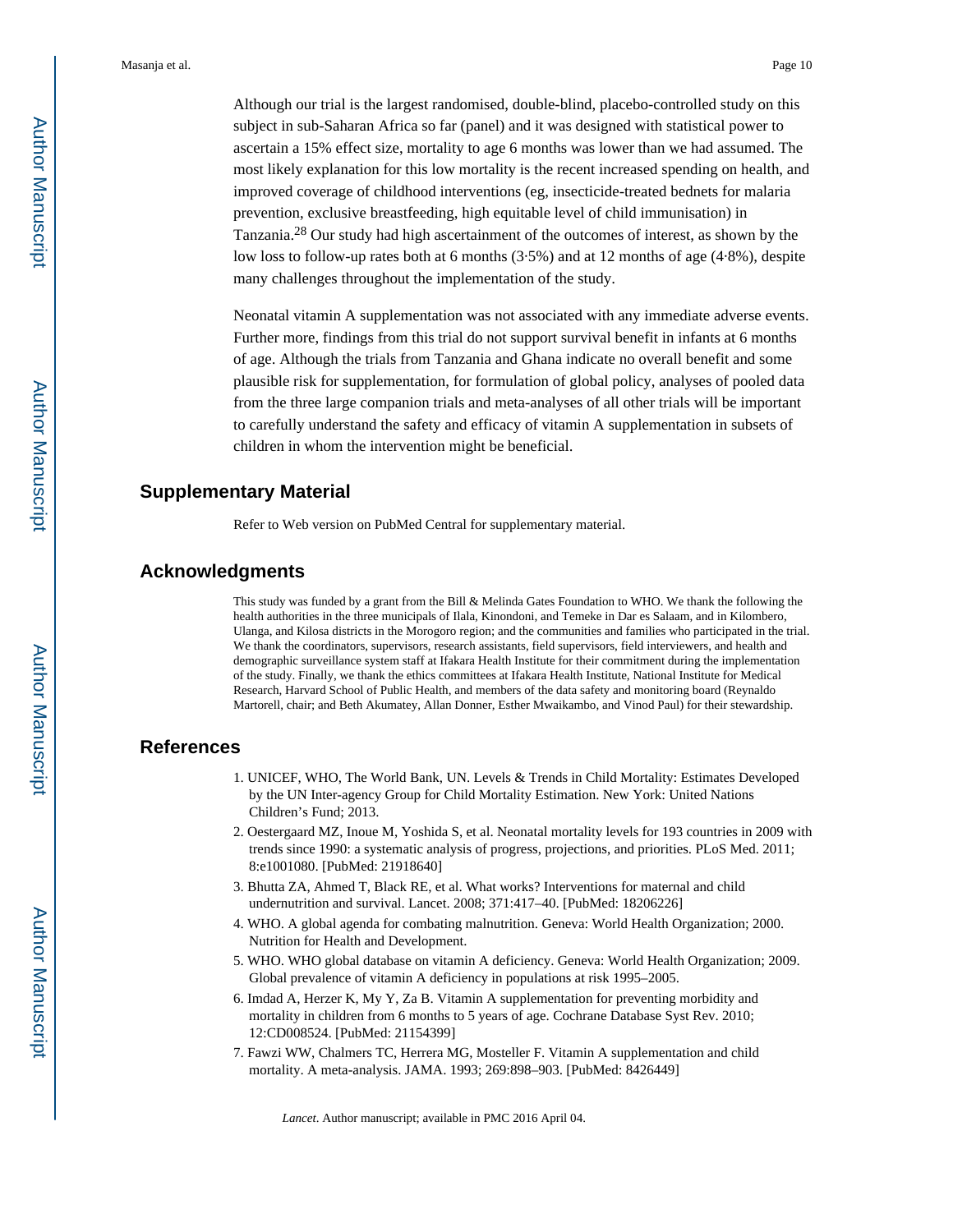- 8. Glasziou PP, Mackerras DE. Vitamin A supplementation in infectious diseases: a meta-analysis. BMJ. 1993; 306:366–70. [PubMed: 8461682]
- 9. WHO/UNICEF/VACG Task Force. A guide to their use in the treatment and prevention of vitamin A deficiency and xerophthalmia. Geneva: World Health Organization; 1997. Vitamin A supplements.
- 10. West KP, Katz J, Shrestha SR, et al. Mortality of infants <6 mo of age supplemented with vitamin A: a randomized, double-masked trial in Nepal. Am J Clin Nutr. 1995; 62:143–48. [PubMed: 7598058]
- 11. Rahmathullah L, Tielsch JM, Thulasiraj RD, et al. Impact of supplementing newborn infants with vitamin A on early infant mortality: community based randomised trial in southern India. BMJ. 2003; 327:254. [PubMed: 12896935]
- 12. Klemm RDW, Labrique AB, Christian P, et al. Newborn vitamin A supplementation reduced infant mortality in rural Bangladesh. Pediatrics. 2008; 122:e242–50. [PubMed: 18595969]
- 13. Humphrey JH, Agoestina T, Wu L, et al. Impact of neonatal vitamin A supplementation on infant morbidity and mortality. J Pediatr. 1996; 128:489–96. [PubMed: 8618182]
- 14. Benn CS, Fisker AB, Napirna BM, et al. Vitamin A supplementation and BCG vaccination at birth in low birthweight neonates: two by two factorial randomised controlled trial. BMJ. 2010; 340:c1101. [PubMed: 20215360]
- 15. Malaba LC, Iliff PJ, Nathoo KJ, et al. Effect of postpartum maternal or neonatal vitamin A supplementation on infant mortality among infants born to HIV-negative mothers in Zimbabwe. Am J Clin Nutr. 2005; 81:454–60. [PubMed: 15699235]
- 16. Bahl R, Bhandari N, Dube B, et al. Efficacy of early neonatal vitamin A supplementation in reducing mortality during infancy in Ghana, India and Tanzania: study protocol for a randomized controlled trial. Trials. 2012; 13:22. [PubMed: 22361251]
- 17. Mazumder, S.; Taneja, S.; Bhatia, K., et al. for the Neovita India Study Group. Efficacy of early neonatal supplementation with vitamin A to reduce mortality in infancy in Haryana, India (Neovita): a randomised, double-blind, placebo-controlled trial. Lancet. 2014. published online Dec 11. [http://dx.doi.org/10.1016/S0140-6736\(14\)60891-6](http://dx.doi.org/10.1016/S0140-6736(14)60891-6)
- 18. Edmond, KM.; Newton, S.; Shannon, C., et al. Effect of early neonatal vitamin A supplementation on mortality during infancy in Ghana (Neovita): a randomised double-blind placebo-controlled trial. Lancet. 2014. published online Dec 11. [http://dx.doi.org/10.1016/S0140-6736\(14\)60880-1](http://dx.doi.org/10.1016/S0140-6736(14)60880-1)
- 19. INDEPTH, Network. Population, health, and survival at INDEPTH sites. Vol. 1. Ottawa: International Development Research Centre; 2002. Population and health in developing countries.
- 20. O'Brien PC, Fleming TR. A multiple testing procedure for clinical trials. Biometrics. 1979; 35:549–56. [PubMed: 497341]
- 21. Filmer D, Pritchett LH. Estimating wealth effects without expenditure data—or tears: an application to educational enrollments in states of India. Demography. 2001; 38:115–32. [PubMed: 11227840]
- 22. Moher D, Hopewell S, Schulz KF, et al. CONSORT 2010 Explanation and Elaboration: updated guidelines for reporting parallel group randomised trials. J Clin Epidemiol. 2010; 63:e1–37. [PubMed: 20346624]
- 23. Gogia S, Sachdev HS. Vitamin A supplementation for the prevention of morbidity and mortality in infants six months of age or less. Cochrane Database Syst Rev. 2011; 10:CD007480. [PubMed: 21975770]
- 24. Rahmathullah L, Tielsch JM, Thulasiraj RD, et al. Impact of supplementing newborn infants with vitamin A on early infant mortality: community based randomised trial in southern India. BMJ. 2003; 327:254. [PubMed: 12896935]
- 25. Benn CS, Diness BR, Roth A, et al. Effect of 50 000 IU vitamin A given with BCG vaccine on mortality in infants in Guinea-Bissau: randomised placebo controlled trial. BMJ. 2008; 336:1416– 20. [PubMed: 18558641]
- 26. Benn CS, Fisker AB, Napirna BM, et al. Vitamin A supplementation and BCG vaccination at birth in low birthweight neonates: two by two factorial randomised controlled trial. BMJ. 2003; 327:254. [PubMed: 12896935]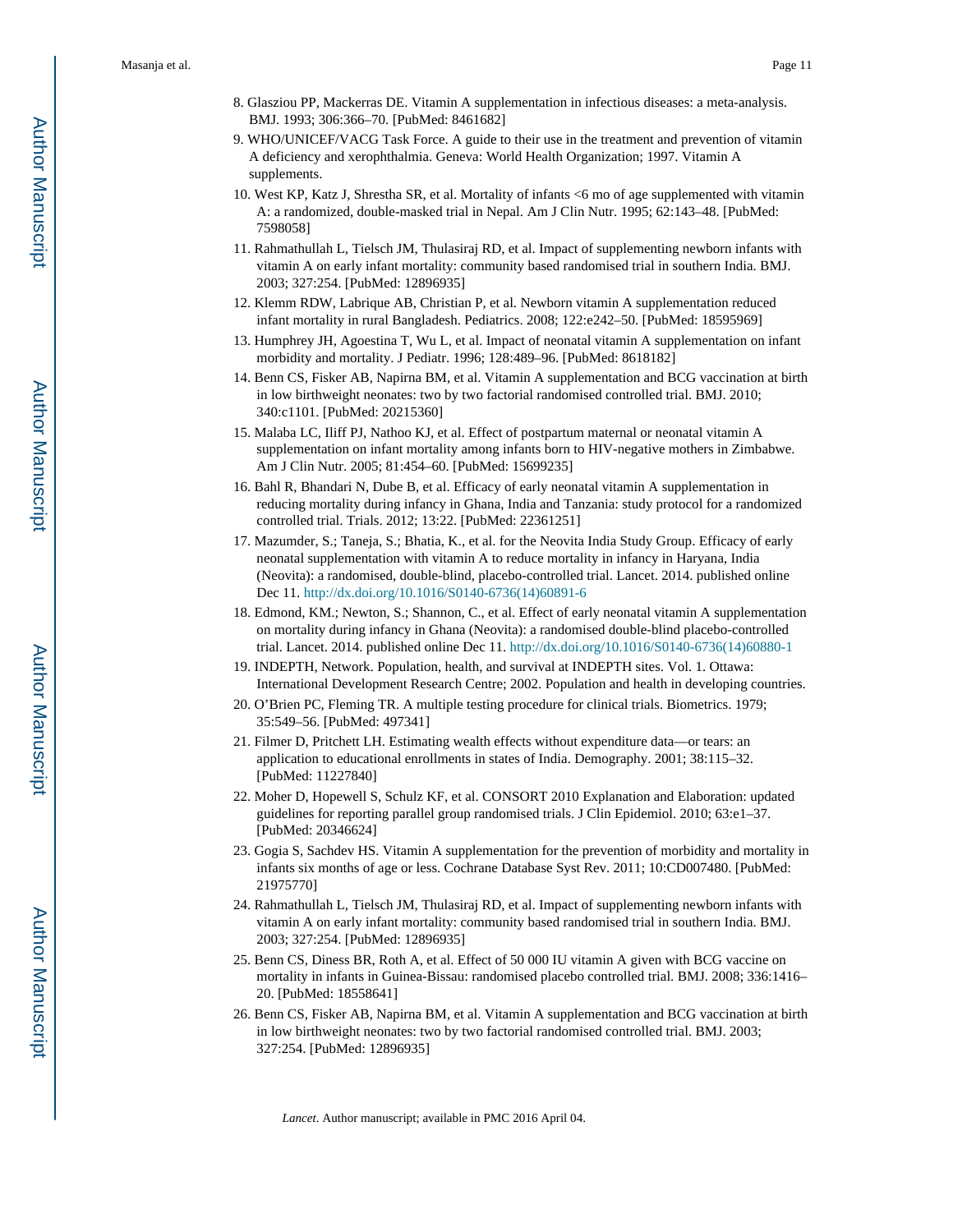- 27. Kirkwood B, Humphrey J, Moulton L, Martines J. Neonatal vitamin A supplementation and infant survival. Lancet. 2010; 376:1643–44. [PubMed: 20950849]
- 28. Masanja H, de Savigny D, Smithson P, et al. Child survival gains in Tanzania: analysis of data from demographic and health surveys. Lancet. 2008; 371:1276–83. [PubMed: 18406862]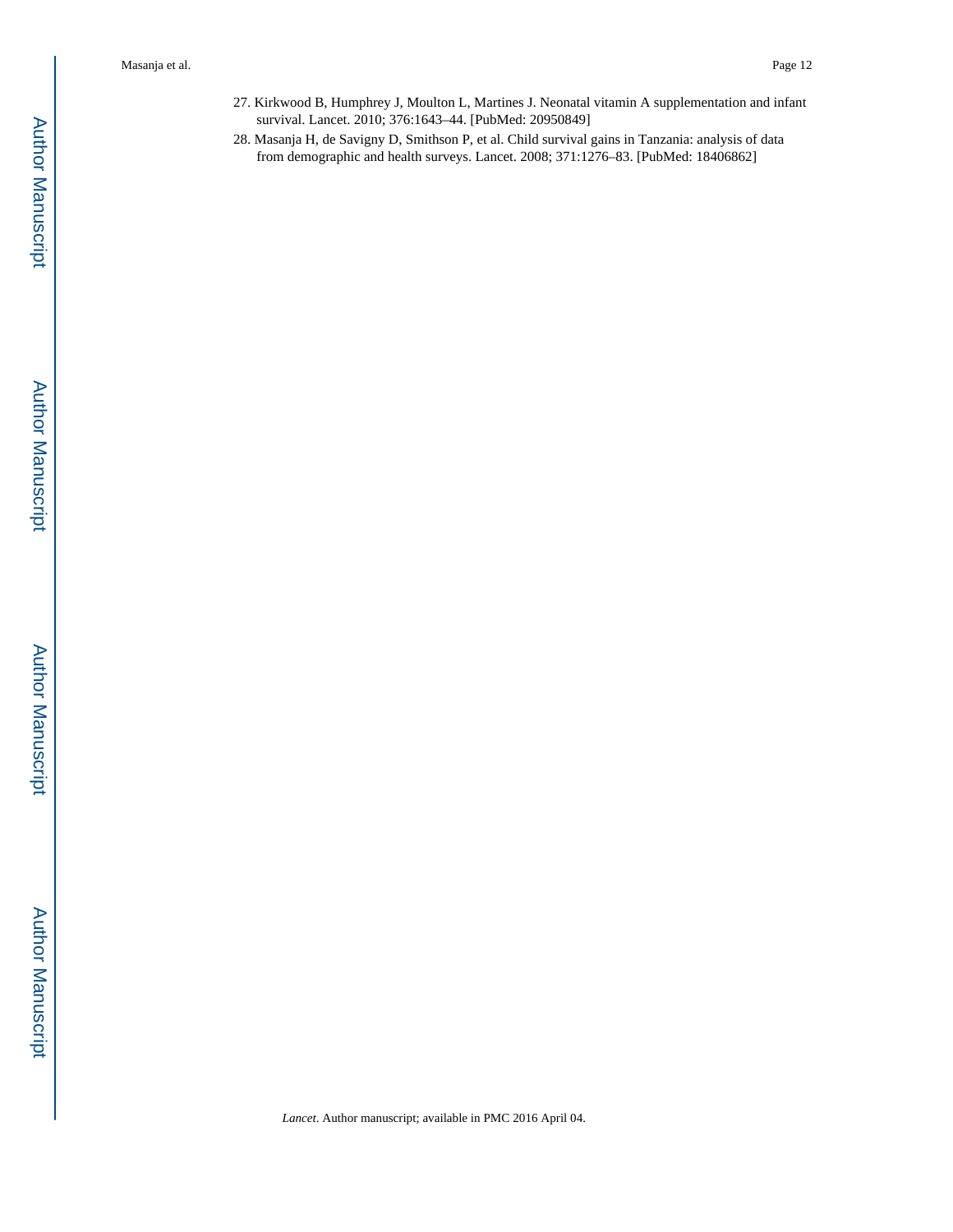

**Figure 1.**  Trial profile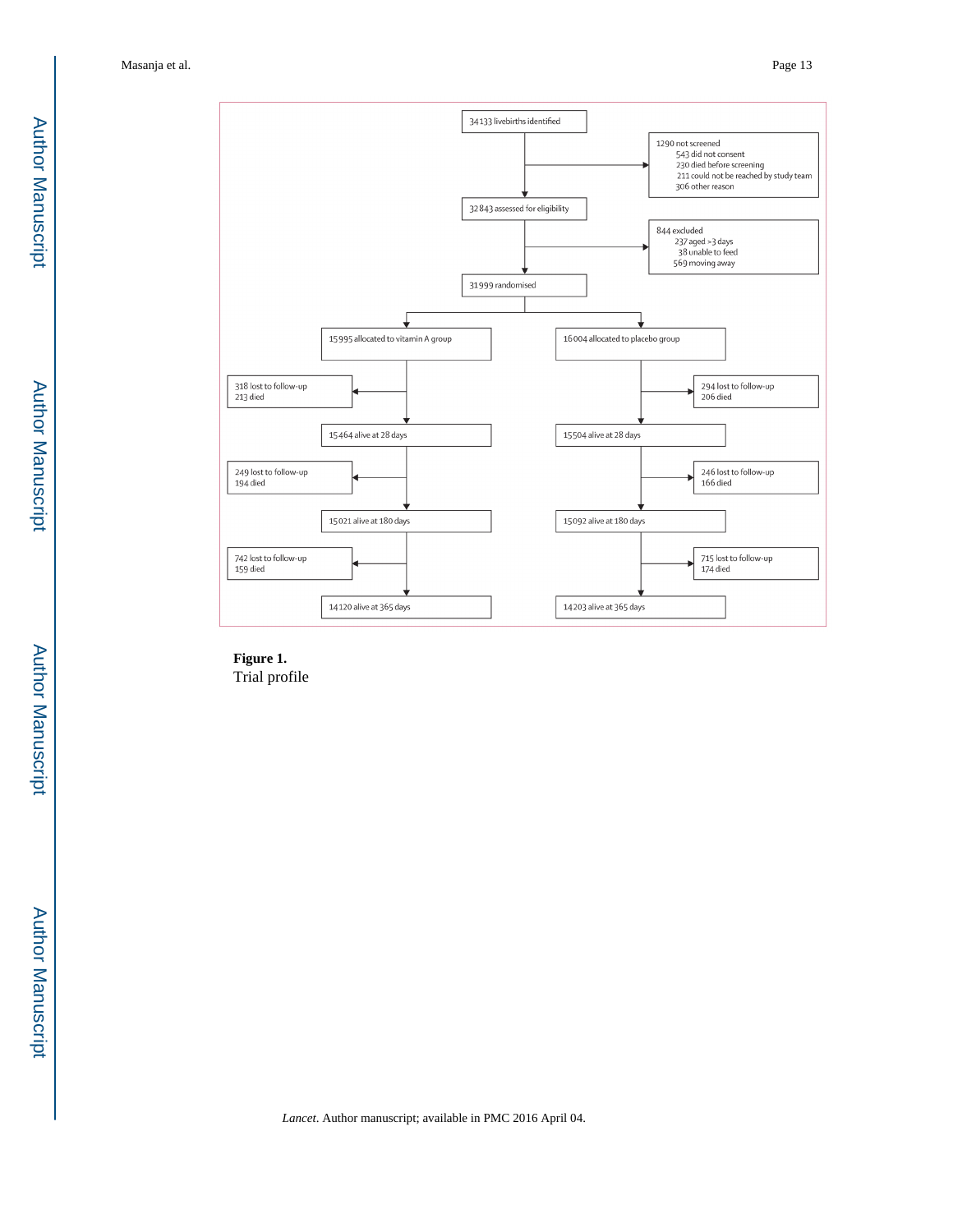



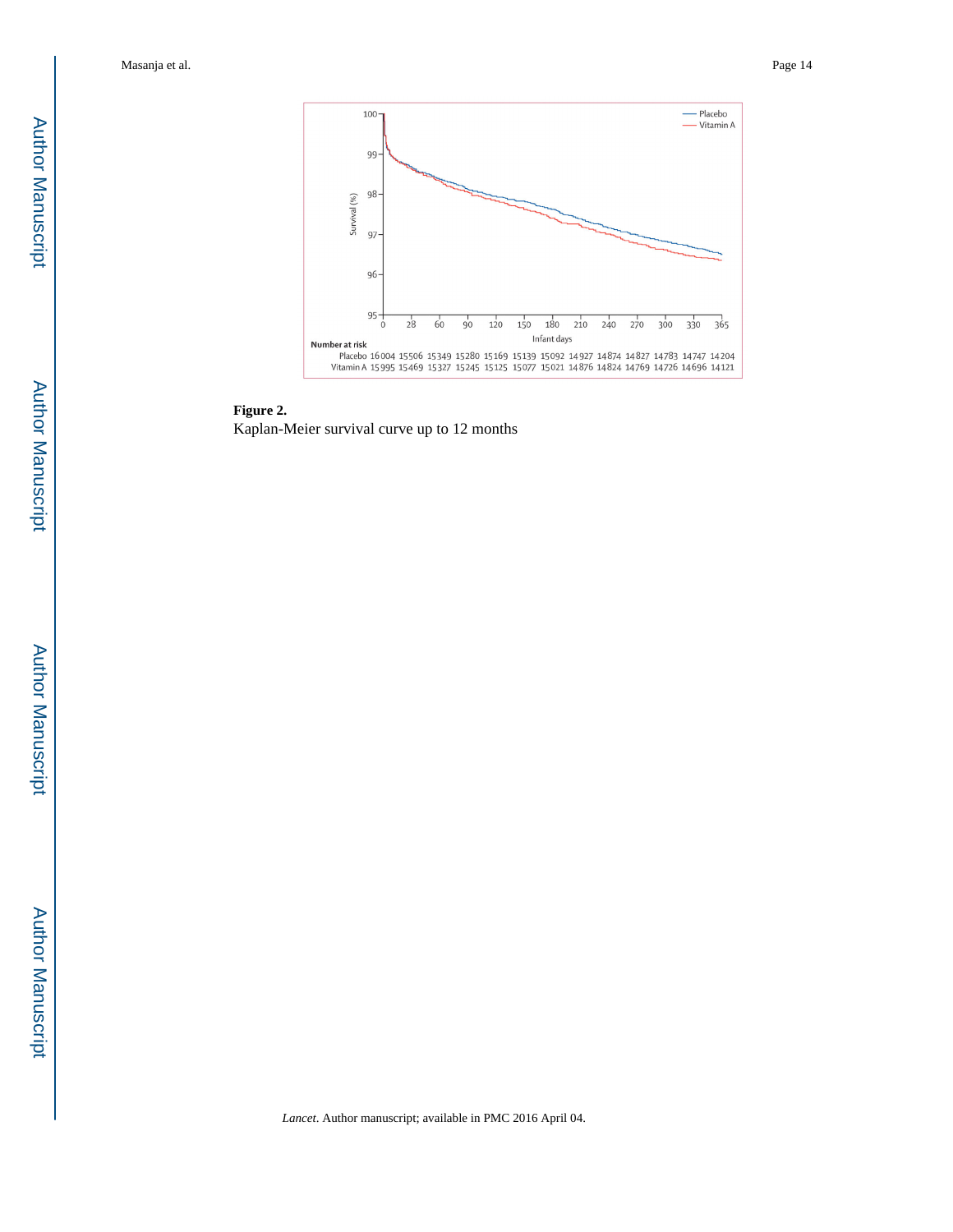## **Table 1**

## Baseline characteristics

|                                               | Vitamin A group $(n=15 995)$ | Placebo group $(n=16004)$ |
|-----------------------------------------------|------------------------------|---------------------------|
| <b>Infant characteristics</b>                 |                              |                           |
| Boys*                                         | 8443 (52.8%)                 | 8340 (52.1%)              |
| Age at dosing                                 |                              |                           |
| $<$ 12 $h$                                    | 7552 (47.2%)                 | 7663 (47.9%)              |
| $12 - 23h$                                    | 4847 (30.3%)                 | 4826 (30.2%)              |
| 24-47h                                        | 2876 (18%)                   | 2791 (17-4%)              |
| 48h                                           | $282(1.8\%)$                 | 299 (1.9%)                |
| Mean (h)                                      | 15.5(12)                     | 15.4(12)                  |
| Birthweight                                   |                              |                           |
| Mean $(kg)$                                   | 3.02(1)                      | 3.02(1)                   |
| Less than 2.5 kg                              | 1908 (11.9%)                 | 1974 (12.3%)              |
| Twin or triplet                               | 539 (3.4%)                   | 569 (3.6%)                |
| Breastfed before supplementation <sup>*</sup> | 15 750 (98.5%)               | 15 740 (98.4%)            |
| Mean age at breastfeeding initiation (h)      | 1.08(4)                      | 0.99(4)                   |
| Vaccination with first DPT vaccine*           |                              |                           |
| Yes                                           | 14 281 (89.3%)               | 14 345 (89.6%)            |
| No                                            | 771 (4.8%)                   | 773 (4.8%)                |
| Mean age at vaccination (days)                | 43.7(20)                     | 43.8(19)                  |
| Number of living children <sup>*</sup>        |                              |                           |
| One                                           | 3337 (20.9%)                 | 3284 (20.5%)              |
| Two                                           | 4469 (27.9%)                 | 4629 (28.9%)              |
| Three or more                                 | 7749 (48.4%)                 | 7638 (47.7%)              |
| Number of children who have died <sup>*</sup> |                              |                           |
| First birth                                   | 2912 (18.2%)                 | 2832 (17.7%)              |
| None                                          | 9820 (61.4%)                 | 9834 (61.4%)              |
| One                                           | $1009(6.3\%)$                | 1075(6.7%)                |
| Two or more                                   | $814(5.1\%)$                 | 844 (5.3%)                |
| Born in health facility                       | 13 921 (87%)                 | 13 902 (86.9%)            |
| <b>Maternal characteristics</b>               |                              |                           |
| Maternal age <sup>*</sup>                     |                              |                           |
| $<$ 20 years                                  | 2274 (14.2%)                 | 2209 (13.8%)              |
| $20-24$ years                                 | 4650 (29.1%)                 | 4652 (29.1%)              |
| $25-29$ years                                 | 4377 (27.4%)                 | 4405 (27.5%)              |
| 30 years                                      | 4235 (26.5%)                 | 4300 (26.9%)              |
| Highest educational level <sup>*</sup>        |                              |                           |
| None                                          | 1335 (8.3%)                  | 1310 (8.2%)               |
| Primary                                       | 11 988 (74.9%)               | 12 066 (75.4%)            |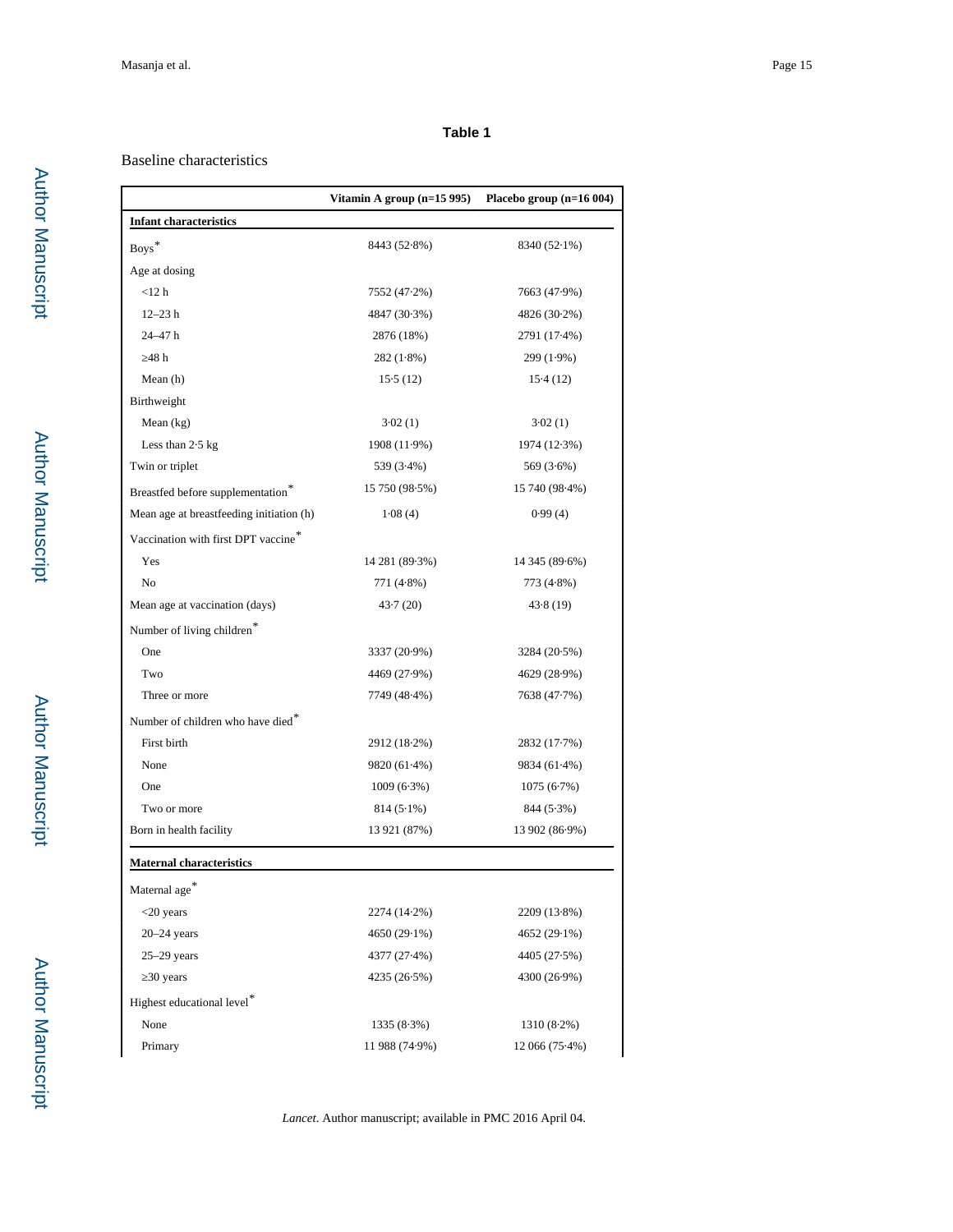|                                           | Vitamin A group $(n=15 995)$ | Placebo group $(n=16004)$ |
|-------------------------------------------|------------------------------|---------------------------|
| Secondary                                 | 1026 (6.4%)                  | $1018(6.4\%)$             |
| More than secondary                       | 465 (2.9%)                   | 454 (2.8%)                |
| Wealth quintile of household <sup>*</sup> |                              |                           |
| First (lowest)                            | $2894(18.1\%)$               | 2943 (18%)                |
| Second                                    | 2978 (18.6%)                 | 2879 (18%)                |
| Third                                     | 2863 (17.9%)                 | 2863 (18%)                |
| Fourth                                    | 2949 (18.4%)                 | 2996 (19%)                |
| Fifth (highest)                           | $3290(20.6\%)$               | 3308 (21%)                |
| Received mega-dose of vitamin A*          |                              |                           |
| Yes                                       | 12 130 (75.8%)               | 12101(75.6%)              |
| N <sub>o</sub>                            | 3655 (22.9%)                 | 3677 (23.0%)              |

Data are n (%) or mean (SD). DPT=diphtheria, pertussis, and tetanus.

*\** The numbers do not add up to 100% because of missing data.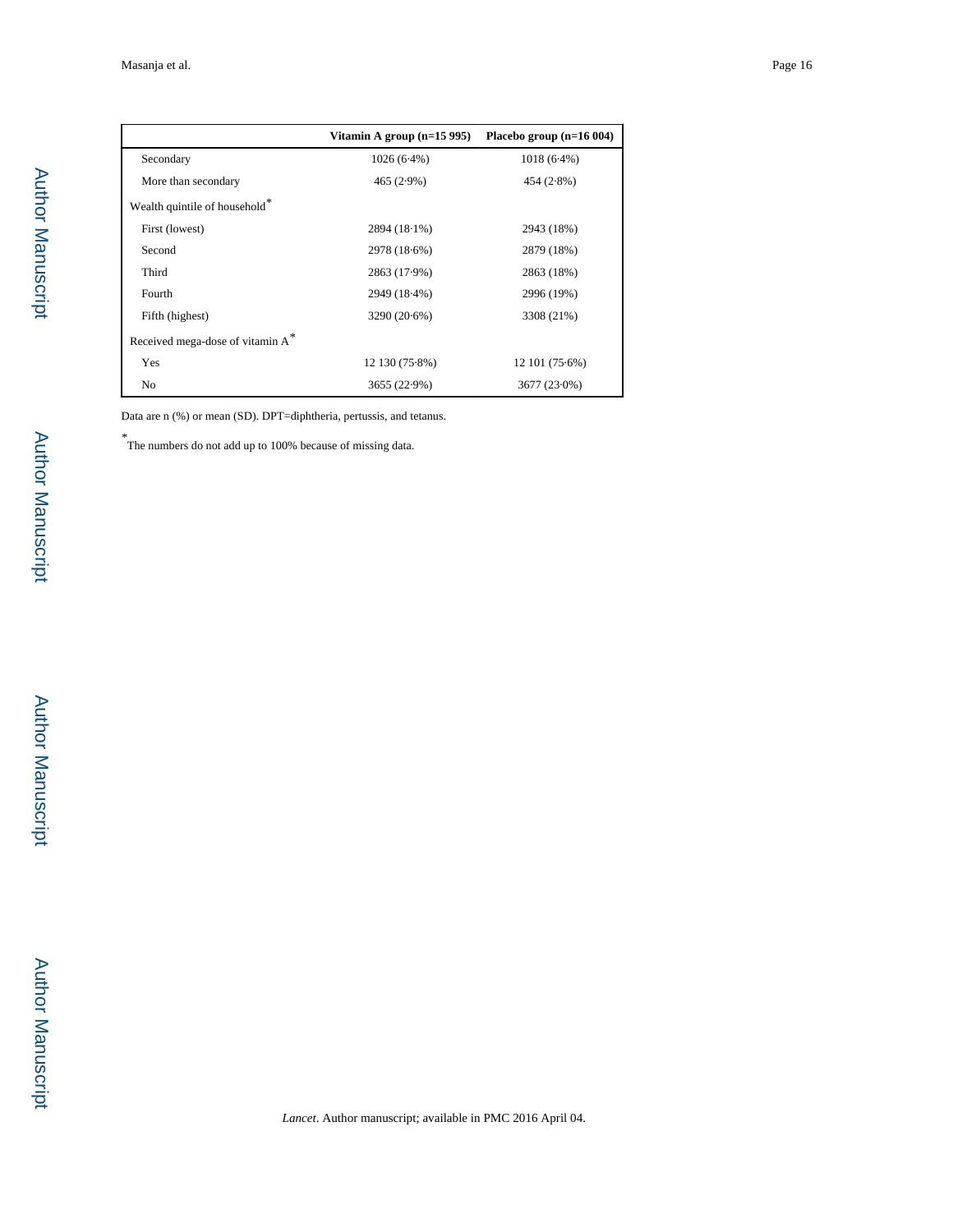| HULLIVI IVIAI IUSUIINI |  |
|------------------------|--|
|                        |  |
| NUMBER 1914            |  |

Author Manuscript

Author Manuscript

| N      |  |
|--------|--|
| Φ      |  |
| п      |  |
| ۵<br>⊢ |  |

Effect of vitamin A on endpoints Effect of vitamin A on endpoints

|                                                                                          |          | Vitamin A group | Placebo group  |                | vitamin A group<br>Risk per 1000 in | Risk per 1000 in<br>placebo group | Risk difference per 1000 (95% CI) | Risk ratio (95% CI)           | p value |
|------------------------------------------------------------------------------------------|----------|-----------------|----------------|----------------|-------------------------------------|-----------------------------------|-----------------------------------|-------------------------------|---------|
|                                                                                          | Events   | Newborns        | 3<br>Event     | Newborns       |                                     |                                   |                                   |                               |         |
| Mortality at 6 months (n=30 892)                                                         |          |                 |                |                |                                     |                                   |                                   |                               |         |
| Overall                                                                                  | 407      | 15428           | 372            | 15464          | 26.38                               | 24.06                             | $2.32(-1.17$ to $5.82$ )          | 1.10 (0.95 to 1.26)           | 0.193   |
| Boys                                                                                     | 233      | 8135            | 215            | 8070           | 28.64                               | 26.64                             | $2.00 (-3.05 \text{ to } 7.05)$   | 1.08(0.90 to 1.29)            | 0.438   |
| Girls                                                                                    | 174      | 7291            | 157            | 7392           | 23.87                               | 21.24                             | $2.63 (-2.18)$ to $7.43$ )        | 1.12(0.91 to 1.39)            | 0.284   |
| Interaction with sex                                                                     | $\colon$ | $\ddot{\cdot}$  | $\ddot{\cdot}$ | $\colon$       | $\colon$                            | $\ddot{\cdot}$                    |                                   |                               | 0.760   |
| Neonatal mortality (n=31 387)                                                            |          |                 |                |                |                                     |                                   |                                   |                               |         |
| Overall                                                                                  | 213      | 15677           | 206            | 15710          | 13.59                               | 13-11                             | $0.47 (-2.07$ to 3.01)            | 1.04 (0.86 to 1.25)           | 0.714   |
| Boys                                                                                     | 124      | 8273            | 124            | 8198           | 14.99                               | 15.13                             | $-0.14 (-3.86 \text{ to } 3.58)$  | 0.99 (0.77 to 1.27)           | 0.942   |
| Girls                                                                                    | 89       | 7402            | 82             | 7510           | 12.02                               | 10.92                             | 1.11 $(-2.31$ to $4.52)$          | $1.10(0.82 \text{ to } 1.48)$ | 0.526   |
| Interaction with sex                                                                     | $\colon$ |                 |                | $\vdots$       | $\colon$                            | $\ddot{\cdot}$                    |                                   |                               | 0.594   |
| Mortality at 12 months (n=29 435)                                                        |          |                 |                |                |                                     |                                   |                                   |                               |         |
| Overall                                                                                  | 566      | 14686           | 546            | 14749          | 39                                  | 57                                | $1.52 (-2.84 \text{ to } 5.88)$   | 1.04 (0.93 to 1.17)           | 0.494   |
| Boys                                                                                     | 312      | 7745            | 324            | 7713           | $\Theta$                            | 42                                | $-1.72$ ( $-7.99$ to $4.54$ )     | $0.96(0.82 \text{ to } 1.12)$ | 0.590   |
| Girls                                                                                    | 254      | 6939            | 222            | 7034           | 37                                  | $\mathfrak{L}$                    | 5.04 ( $-0.97$ to 11.06)          | 1.16(0.97 to 1.38)            | 0.100   |
| Interaction with sex                                                                     | $\vdots$ | $\vdots$        | $\ddot{\cdot}$ | $\ddot{\cdot}$ | $\ddot{\cdot}$                      | $\colon$                          | $\ddot{\cdot}$                    | $\ddot{\cdot}$                | 0.111   |
| Hospital admission up to 6 months $(n=30 895)$                                           |          |                 |                |                |                                     |                                   |                                   |                               |         |
| Overall                                                                                  | 332      | 15429           | 303            | 15466          | $21 - 52$                           | 19.59                             | 1.93 ( $-1.24$ to 5.09)           | $1.10(0.94 \text{ to } 1.28)$ | 0.233   |
| Boys                                                                                     | 194      | 8135            | 166            | 8072           | 23.85                               | 20.56                             | $3.28 (-1.25 to 7.82)$            | 1.16 $(0.94$ to 1.42)         | 0.156   |
| Girls                                                                                    | 138      | 7292            | 137            | 7392           | 18.92                               | 18.53                             | $(9.39 (-3.99 \text{ to } 4.78))$ | 1-02 (0-81 to 1-29)           | 0.861   |
| Interaction with sex                                                                     | $\colon$ | $\colon$        |                |                | $\colon$                            |                                   |                                   |                               | 0.422   |
| All event rates given over participants not lost to follow-up before end of risk period. |          |                 |                |                |                                     |                                   |                                   |                               |         |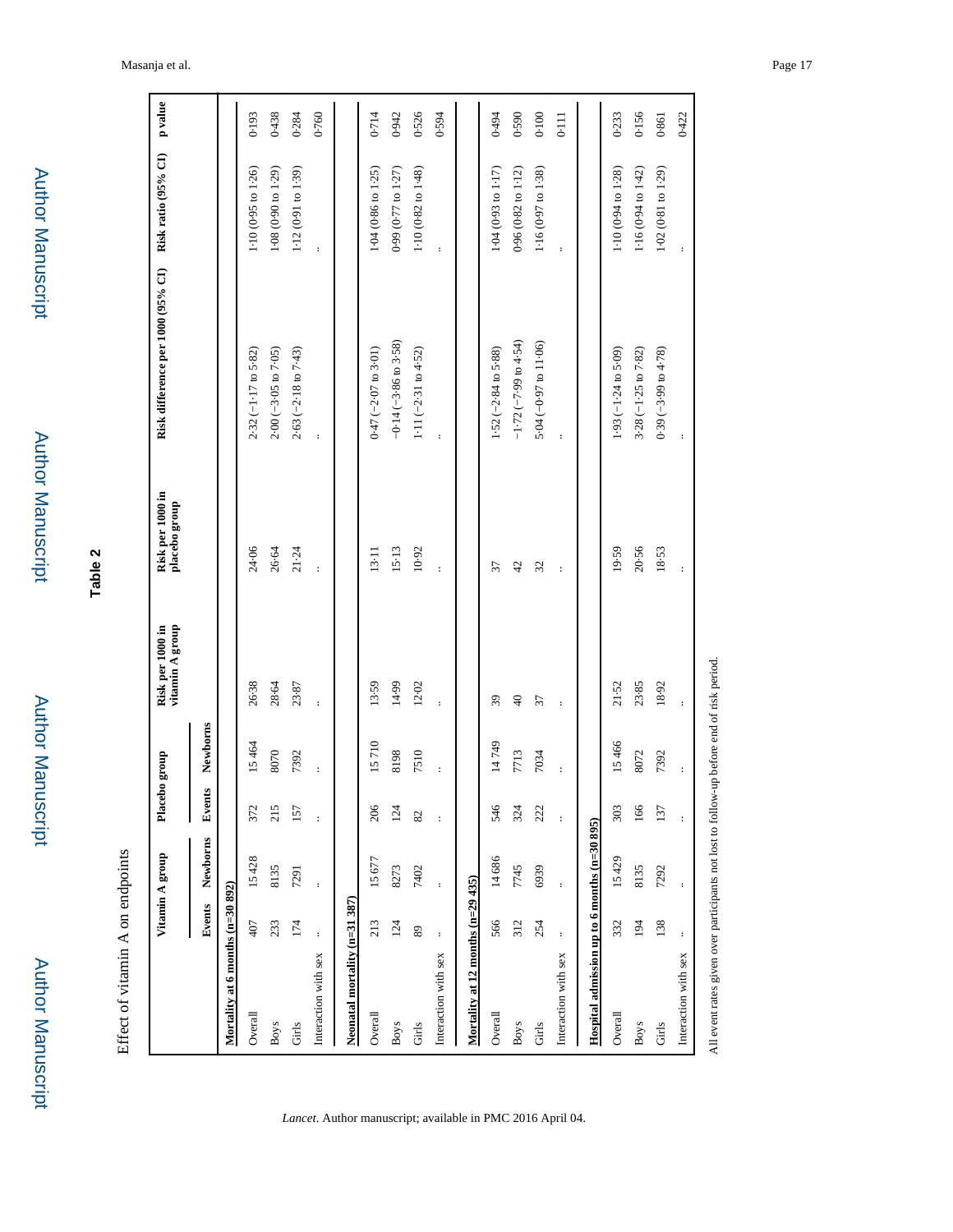## **Table 3**

Serum retinol and retinol-binding protein concentrations in infants and mothers after supplementation

|                                                                 | Vitamin A        | <b>Placebo</b> | Mean difference or risk difference (95% CI) | p value              |
|-----------------------------------------------------------------|------------------|----------------|---------------------------------------------|----------------------|
| Infants at age 2 weeks                                          |                  |                |                                             |                      |
| Number tested                                                   | 277              | 284            |                                             |                      |
| Infants with serum retinol results                              | 255 (92%)        | 265 (93%)      |                                             | $\ddot{\phantom{a}}$ |
| Mean serum retinol $(\mu \text{mol/L})$                         | 0.69(0.20)       | 0.69(0.22)     | $0(0-40.03)$                                | 0.930                |
| Serum retinol $<1.05$ µmol/L                                    | 240 (94%)        | 249 (94%)      | $0.16$ (-3.91 to 4.23)                      | 0.940                |
| Serum retinol $\langle 0.70 \text{ \mu}$ mol/L                  | 144 (57%)        | 142 (54%)      | $2.89$ ( $-5.66$ to 11.43)                  | 0.508                |
| Serum retinol $< 0.35$ µmol/L                                   | 4(2%)            | 8(3%)          | $-1.45$ ( $-4.01$ to $1.11$ )               | $0.383*$             |
| Infants with serum retinol-binding protein results              | 277 (100%)       | 284 (100%)     |                                             |                      |
| Mean serum retinol-binding protein in $\mu$ mol/L               | 0.79(0.20)       | 0.80(0.23)     | $-0.01$ ( $-0.05$ to $0.02$ )               | 0.429                |
| Retinol-binding protein $\langle 0.70 \mu m o L \rangle$        | 98 (35%)         | 91 (32%)       | $3.34(-4.48 \text{ to } 11.16)$             | 0.403                |
| Retinol-binding protein $< 0.35 \mu$ mol/L                      | $1(1\%)$         | 3(1%)          | $-0.70(-2.08 \text{ to } 0.69)$             | 0.624                |
| Infants at age 3 months                                         |                  |                |                                             |                      |
| Number tested                                                   | 280              | 266            | $\ddot{\phantom{a}}$                        |                      |
| Infants with serum retinol results                              | 271 (97%)        | 255 (96%)      |                                             | $\ddot{\phantom{a}}$ |
| Mean serum retinol $(\mu \text{mol/L})$                         | 0.72(0.23)       | 0.68(0.24)     | $0.04(0-0.08)$                              | 0.035                |
| Serum retinol $<$ 1.05 µmol/L                                   | 250 (92%)        | 238 (93%)      | $-1.08$ ( $-5.50$ to 3.33)                  | 0.632                |
| Serum retinol $< 0.70$ µmol/L                                   | 138 (51%)        | 157 (62%)      | $-10.65$ ( $-19.08$ to 2.22)                | 0.014                |
| Serum retinol $\langle 0.35 \text{ \mu} \text{mol/L}$           | 8(3%)            | 7(3%)          | $0.21$ (-2.64 to 3.05)                      | 0.887                |
| Infants with serum retinol-binding protein results              | 280 (100%)       | 266 (100%)     |                                             | $\ddotsc$            |
| Mean serum retinol-binding protein (µmol/L)                     | 0.77(0.20)       | 0.74(0.24)     | $0.03(0-0.07)$                              | 0.075                |
| Retinol-binding protein $\langle 0.70 \mu m o L \rangle$        | 115 (41%)        | 133 (50%)      | $-8.93$ ( $-17.25$ to 0.6)                  | 0.036                |
| Retinol-binding protein $< 0.35 \mu$ mol/L                      | $2(1\%)$         | 2(1%)          | $-0.04$ ( $-1.47$ to 1.39)                  | $1.000*$             |
| <b>Mothers</b>                                                  |                  |                |                                             |                      |
| Number tested                                                   | 262              | 253            |                                             |                      |
| Mothers with serum retinol results                              | 262 (100%)       | 253 (100%)     |                                             | $\ddotsc$            |
| Mean serum retinol (µmol/L)                                     | 1.25(0.42)       | 1.22(0.39)     | $0.03$ (-0.04 to 0.10)                      | 0.418                |
| Serum retinol $<1.05$ µmol/L                                    | 82 (31%)         | 90 (36%)       | $-4.28$ ( $-12.42$ to 3.87)                 | 0.304                |
| Serum retinol $\langle 0.70 \text{ \mu}$ mol/L                  | 13 (5%)          | 21 (8%)        | $-3.34$ ( $-7.64$ to 0.96)                  | 0.127                |
| Serum retinol $< 0.35$ µmol/L                                   | $\boldsymbol{0}$ | 2(1%)          | $-0.79$ ( $-1.88$ to 0.3)                   | $0.241$ <sup>*</sup> |
| Mothers with serum retinol-binding protein results              | 262 (100%)       | 253 (100%)     |                                             | $\ddot{\phantom{a}}$ |
| Mean serum retinol-binding protein (µmol/L)                     | 1.23(0.39)       | 1.21(0.34)     | $0.02$ (-0.05 to 0.08)                      | 0.566                |
| Retinol-binding protein $\langle 0.70 \mu m o L \rangle$        | 16(6%)           | 12 (5%)        | $1.36 (-2.54 \text{ to } 5.27)$             | 0.495                |
| Retinol-binding protein $\langle 0.35 \text{ \mu} \text{mol/L}$ | $\boldsymbol{0}$ | $\mathbf{0}$   | $\ddotsc$                                   | $\ddot{\phantom{a}}$ |

*\** Calculated with Fisher's exact test p value.